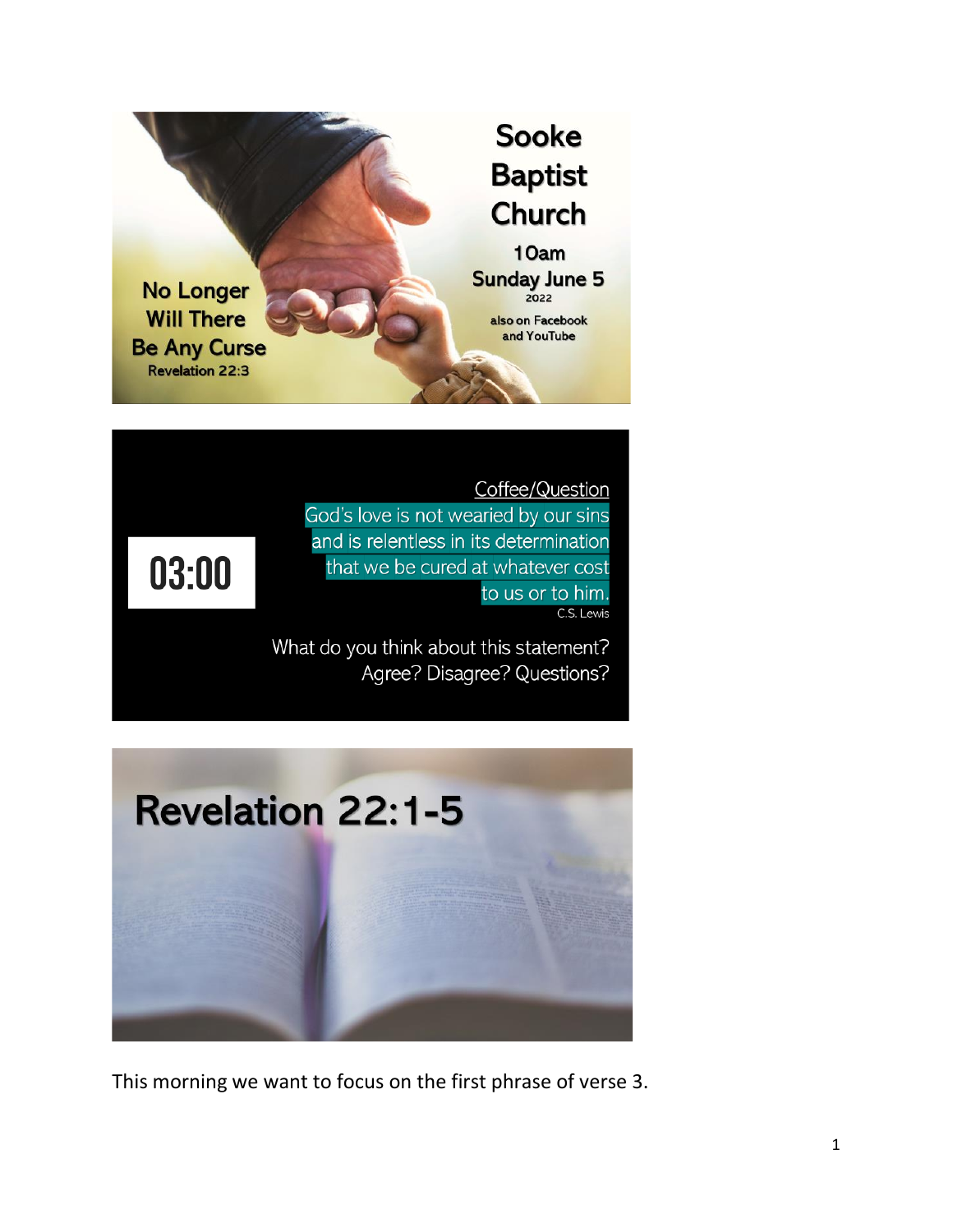

What an incredible, hope-filled statement.

This is where the salvation of Jesus is taking us and the creation  $-$  to a time and a place where there no longer is any curse.

That the implications of this statement might enliven our hearts, I need to remind you of what the world and humanity once was… in the beginning.

The book of Genesis tells us that when God finished creating all that is…it was very good.

| <b>LIFE</b>   |
|---------------|
| <b>PURITY</b> |
| <b>PEACE</b>  |
| <b>LOVE</b>   |
| <b>WISDOM</b> |
| <b>POWER</b>  |
| <b>JOY</b>    |
| <b>GLORY</b>  |

From out of God's own inexhaustible life, the earth teemed with life. God's purity was manifested in the wholesomeness of all things. The peace of God rested upon the earth and its creatures.

The love of God blessed the earth with abundance - everything needed for the flourishing of life was provided and freely given by God. The wisdom of God was brilliantly evidenced in the interconnectedness and interdependence of the earth's systems and its creatures.

The power of God was seen in the sun and in the moon and in the sheer vastness of the stars and the far-flung galaxies.

The joy and delight of God permeated all things.

In what he had made God revealed his glory … and his goodness.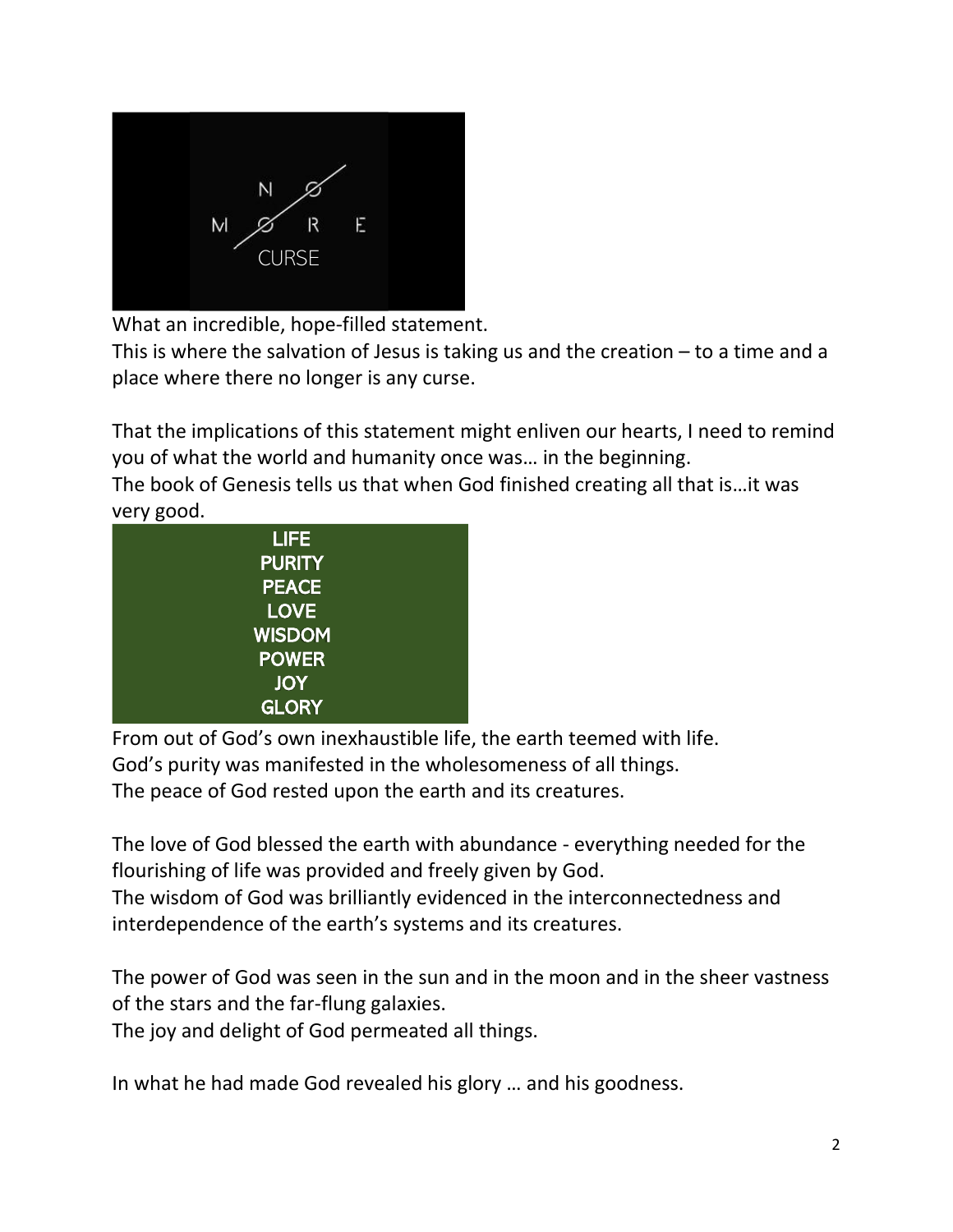

When God created there were no flaws, no dysfunction, no disorder, no discord, no dissension, no factions, no hatred, no rage, no debauchery, no disharmony, no friction, no envy, no death, no chaos, no disease, no fear, no lack, no shortage, no insufficiency.

There was no pain, no frustration, no conflict, no war, no sorrow, no tears, no loss, no heartache, no bullying, no abuse, no ingratitude, no self-centeredness. There was no brutality, no treachery, no conceit, no disregard, no jealousy, no immorality, no impurity.

Everything God made was very good.

This was how the earth, and its creatures once were.

And as we have been studying in Revelation 21-22, this is how the earth and the redeemed will again be.

God will make everything new.



**No longer will there be any curse.**

In the beginning, God had warned Adam, if he ate from the tree of the knowledge of good and evil, "you will certainly die." Genesis 2:17 When he and Eve did so, they and the earth were cursed by God.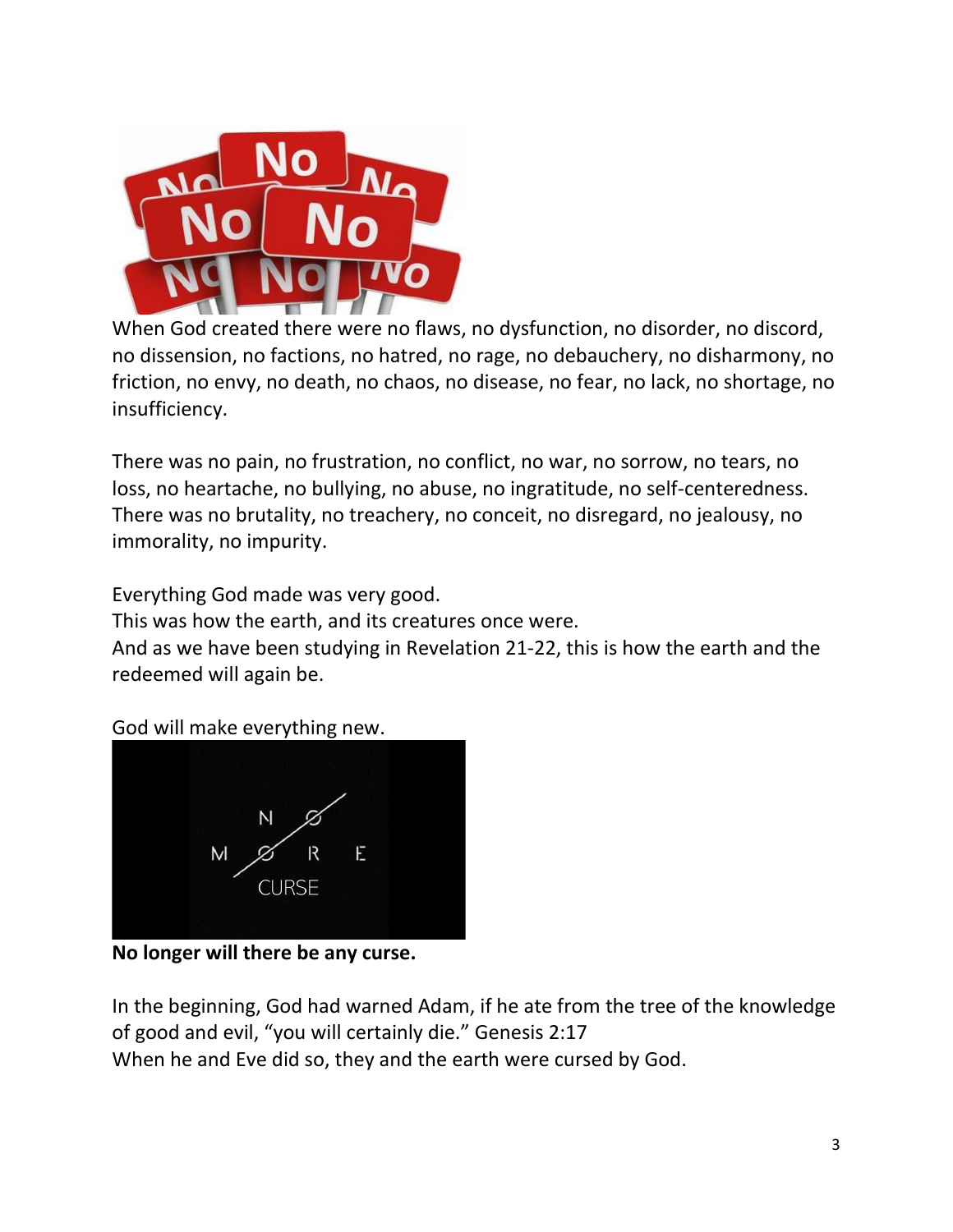That curse has subjected the creation and humanity to frustration. The curse has brought upon the earth and its creatures a bondage to decay - all things die.

The curse is the source of all groaning, for there is nothing that now functions as it once did.

But the One who sits upon the throne promises… there is coming a future moment when… there will no longer be any curse.

The future which God had shown to the prophet Isaiah…



… was brought forward into the present by Jesus, the Son of God, who destroyed death by becoming...



This is what happened to Jesus when he hung on a cross outside of Jerusalem. He, the Innocent One became sin as he took upon himself the consequences of our sin.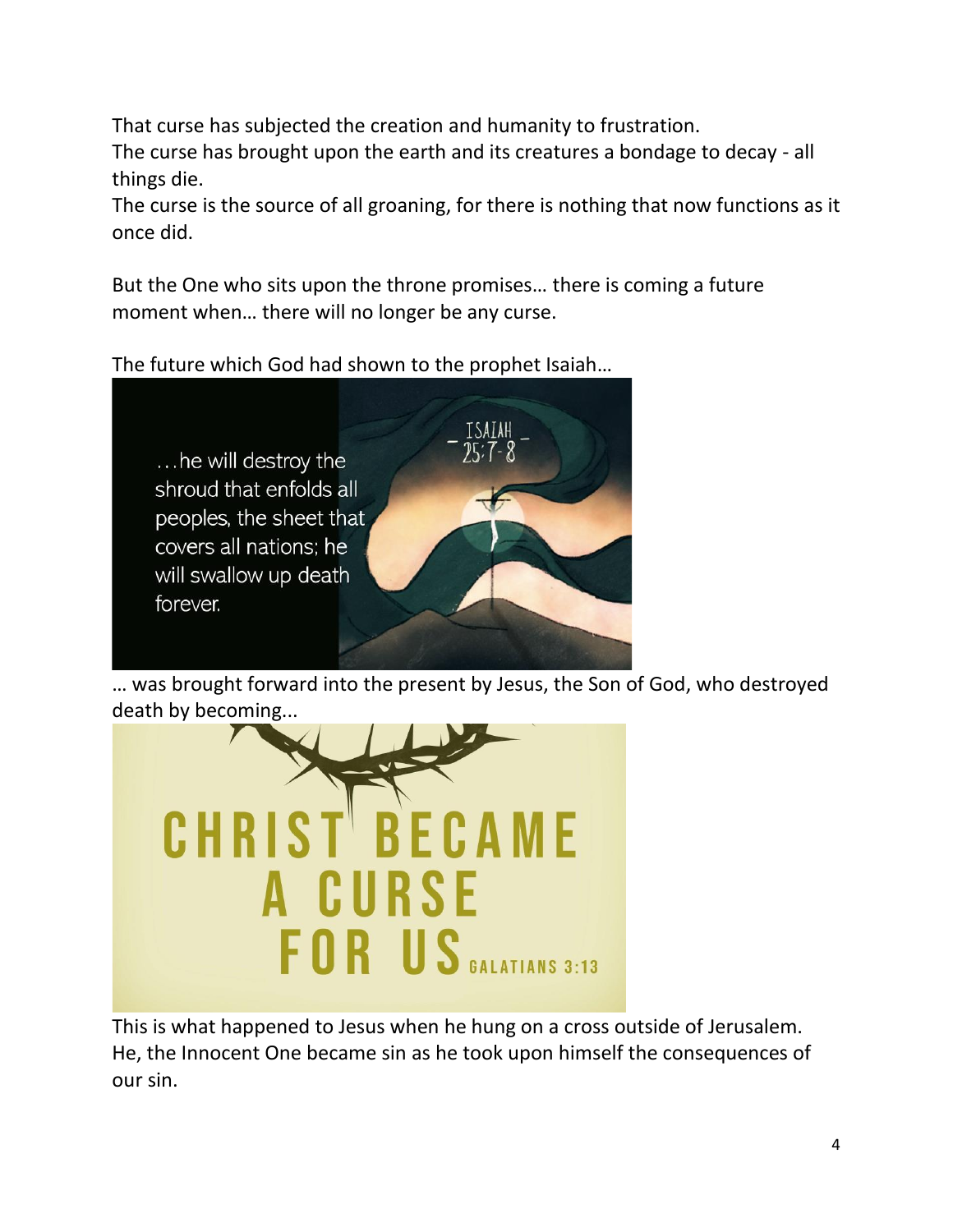Jesus died the death that we deserve.

When he breathed his last breath, he descended to Hades and there, by virtue of who he was, he took back the authority over death and Hades, and swallowed up the power of the second death.

The proof that he had overcome; the evidence that he is the Victor, was his resurrection from the dead.

Because of Jesus, because of who he is and because of what he did… no longer will there be any curse.

Do you remember the Christmas carol – Joy to the World?

Joy to the world, the Lord is come! Let earth receive her King: let ev'ry heart prepare him room and heav'n and nature sing, and heav'n and nature sing, and heav'n, and heav'n and nature sing.

Do you remember the words of verse 3?

No more let sins and sorrows grow nor thorns infest the ground; he comes to make his blessings flow far as the curse is found. far as the curse is found. far as, far as the curse is found.

Before they created… the Father, Son and Spirit… purposed that they would redeem.

How extensive was their plan of redemption? How far would they go in their rescue? The hymn tells us… … "far as the curse is found."

This is the hope of Jesus' followers.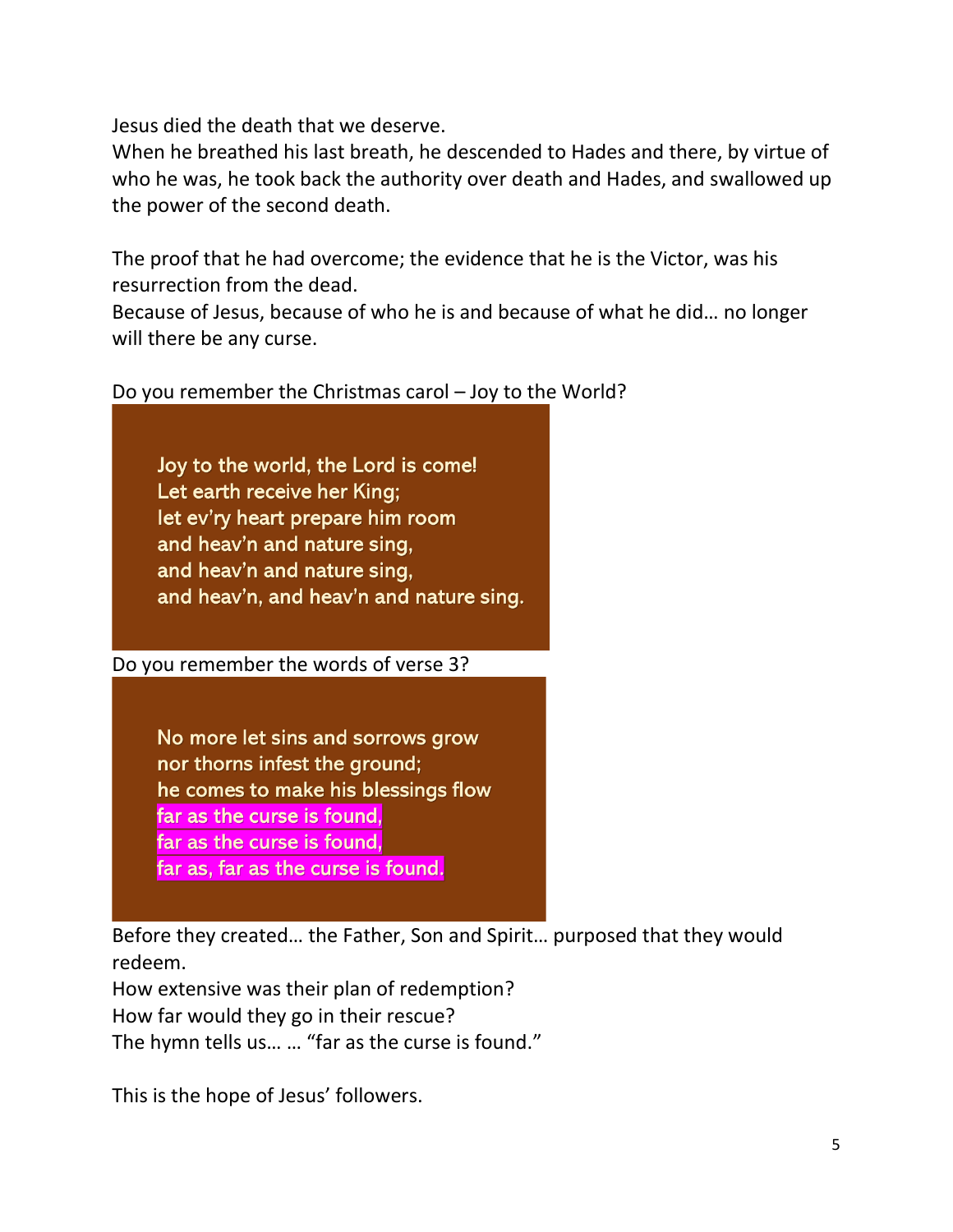There is coming a moment when there will no longer be any curse. There is coming a moment, as the prophet Habakkuk had been shown, when…

FOR THE EARTH WILL BE FILLED WITH THE KNOWLEDGE OF THE GLORY OF THE LORD, AS THE WATERS COVER THE SEA. HABAKKUK 2:14

There is coming a moment when all things will be made right.

The greatest problem and threat facing the earth… and there are many contenders we could name… but the greatest is … sin and the curse. I mentioned this a few moments ago. But look at what God's word says…



This is why we and the earth groan.

We long to be freed from frustration and decay.

And the good news announced by Jesus, is that in him, freedom is coming.

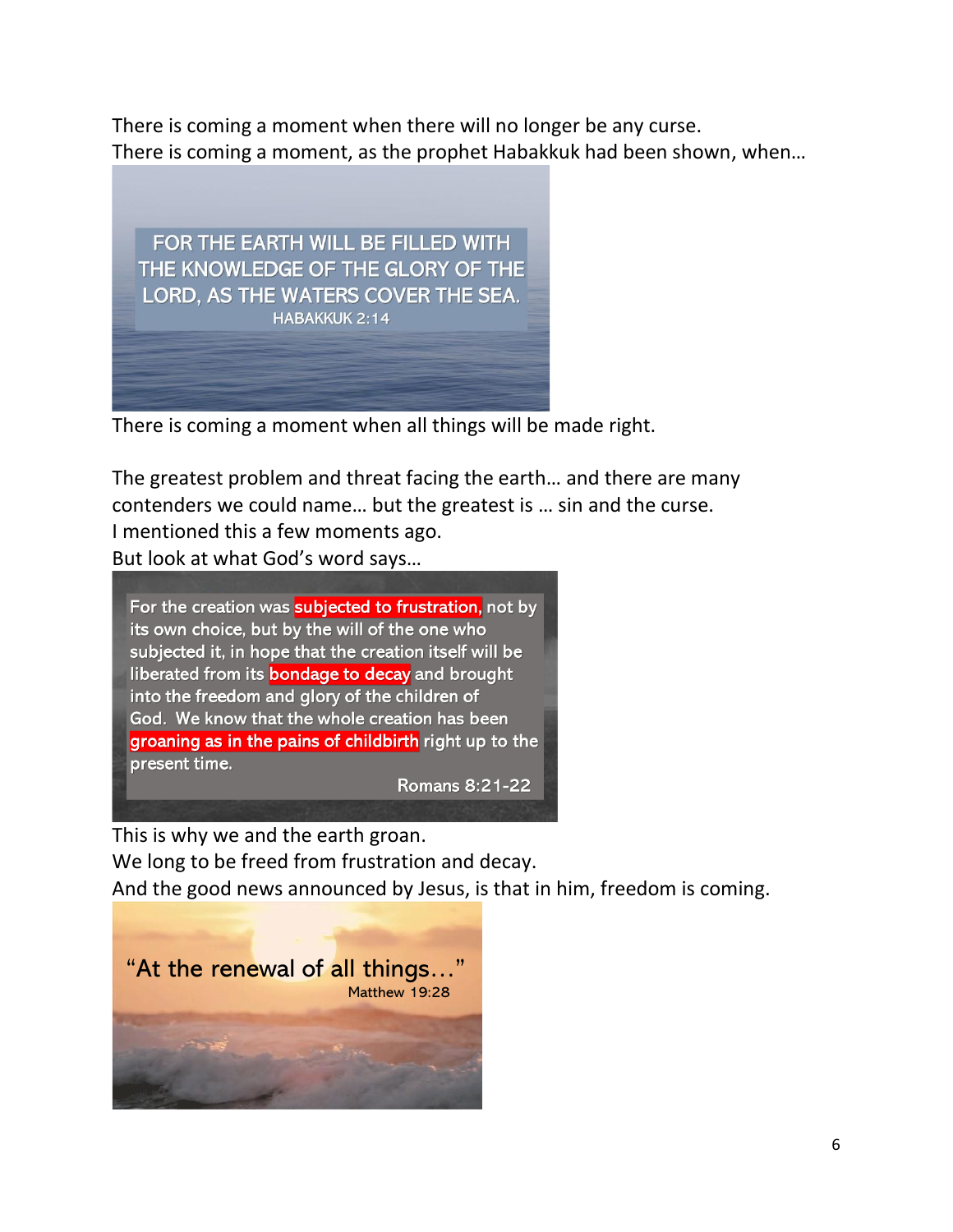Renewal is but one of the many "re" words in the Bible.



All these "re" words are the re-sult, the blessing that comes from the sacrifice of Jesus, when he became a curse for us.

Listen again… to what John heard the Father pronounce from the throne. The Father did not say… "Behold I make all new things." This is what he said… "Behold I make all things new."

Does this mean that the new earth will be like this earth?

Yes.

No.

Let me explain… using an example provided by CS Lewis.

In the final book of the Chronicles of Narnia, (The Last Battle), when all things have been made new… the children and the creatures of old Narnia gaze upon the new Narnia, marveling at what they see.

The Unicorn best summed up what all of them were feeling at that moment.



"I have come home at last! This is my real country! I belong here. This is the land I have been looking for all my life, though I never knew it till now. The reason we loved the old earth is that sometimes it looked a little like this."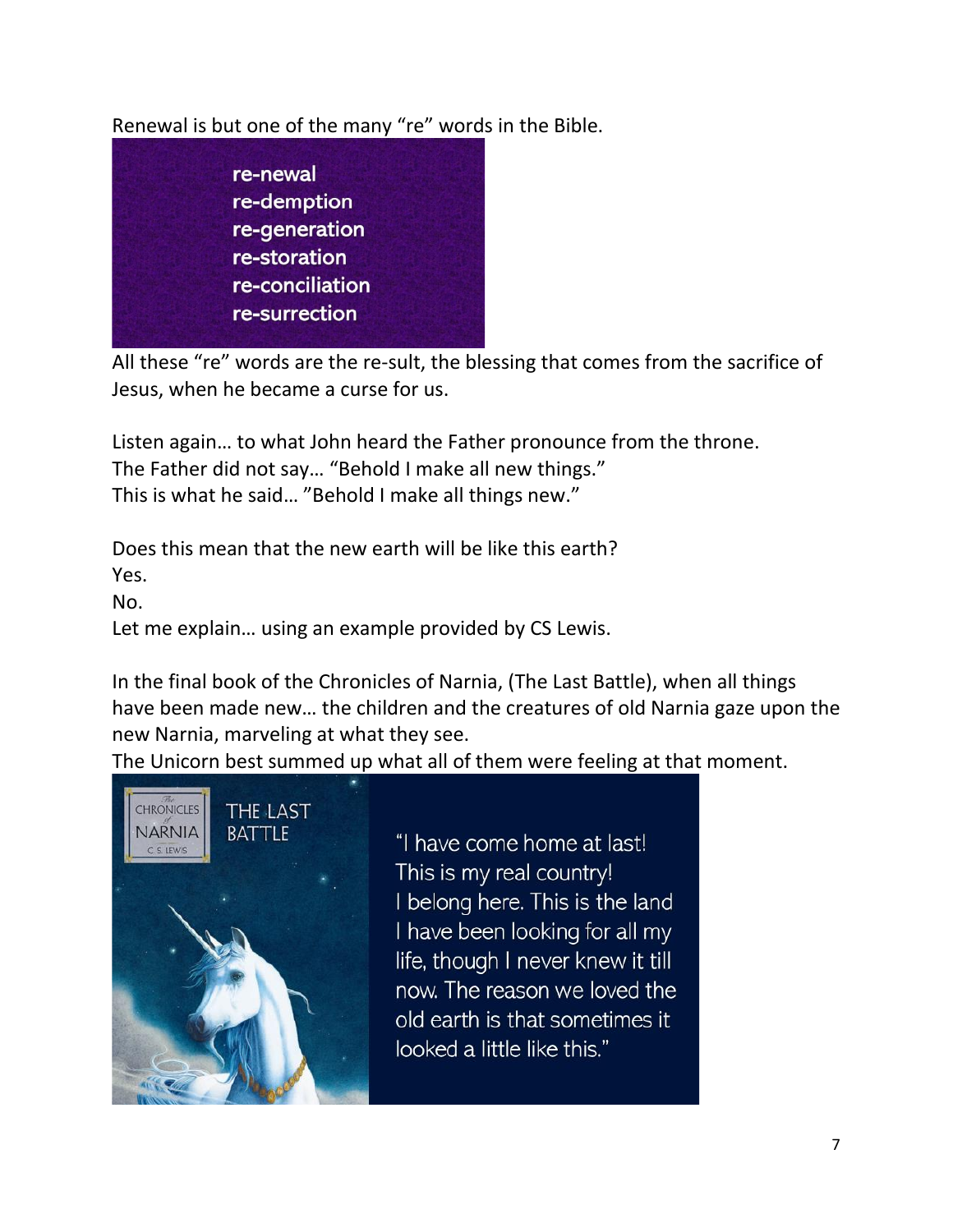Isn't that an incredible statement that captures the hope of God's people.

"This is my real country."

"This is where I belong."

"This is the land I have been looking for all my life."

A land where there no longer is any curse. A land where God will make everything new.

Randy Alcorn writes, "It was no accident that Jesus was a carpenter."



"Carpenters make things and fix things. The carpenter from Nazareth made the universe, and he is going to fix it. He is the ultimate salvage artist. And what he restores will be far better than the original."

You've probably said it yourself… and I'm certain you've heard others say…



While the message of the Bible is… it actually does. In the new heaven and the new earth, "no longer will there be any curse."



It's been said that faith is like a forward memory. In Jesus God's future came into the present.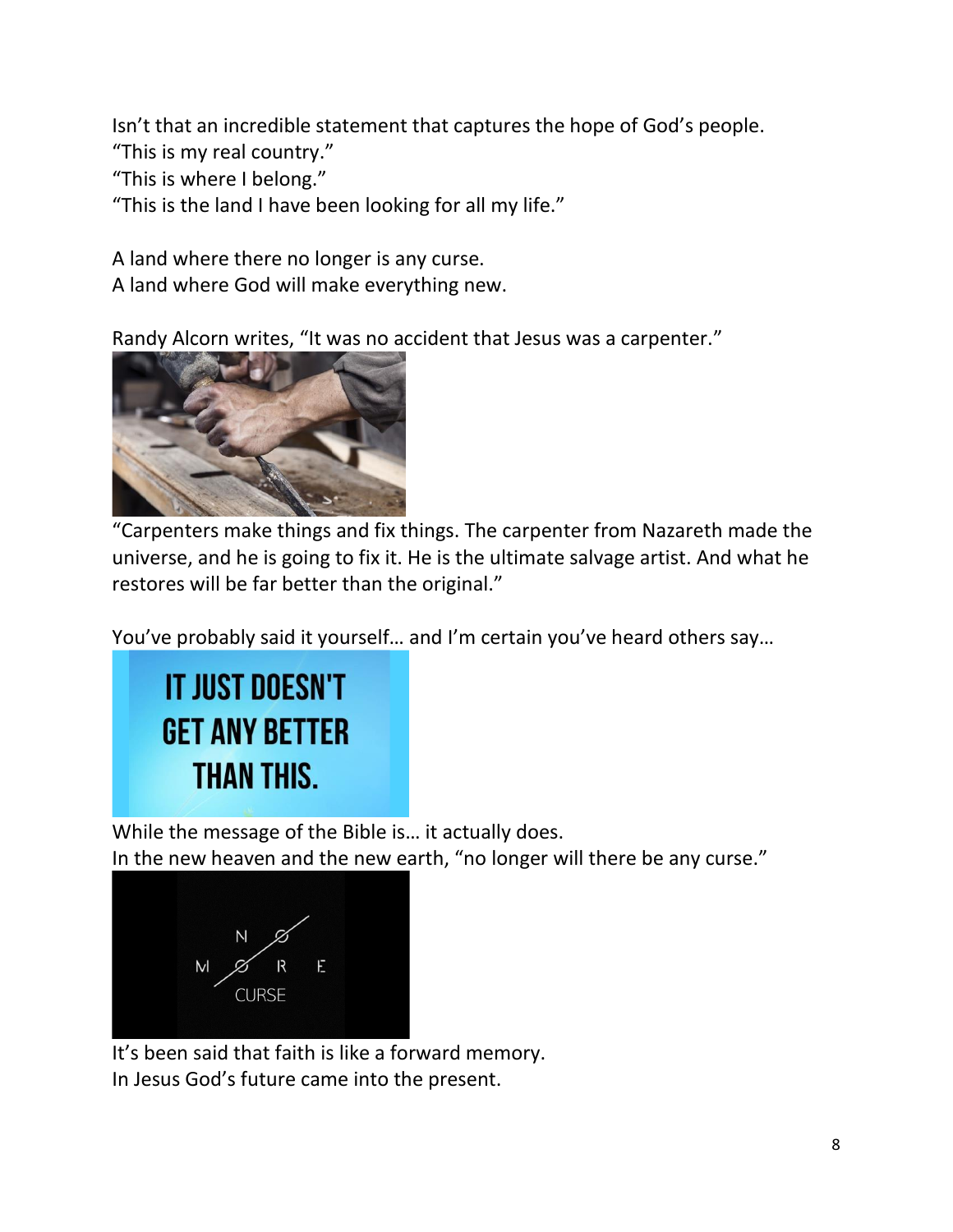With the coming of the Spirit… God's people live as if God's promises have already happened… for without question they will.

This is why Jesus' followers live with a robust anticipation.



When God makes all things new… there will be no longer any curse.

We come to the Table this morning.

As we do… we look back.

We acknowledge that the cross of Jesus... is the place, where, as we shall sing, mercy reigns and grace like a flood flows down upon us.

The cross of Jesus is where we find peace with God as we surrender our lives to him.

When we believe in Jesus and receive him, the sacrifice of Jesus' life given in love, not only grants us forgiveness of sin, but brings about in our hearts, a washing, a cleansing from sin's guilt.

It's because of the work of the cross, that Jesus' followers are given a most precious gift – the Holy Spirit… who is our constant companion; our teacher; the source of our strength to follow Christ.

But we must not forget… we must remember… the Spirit is God's down payment. This is why at the Table, we also look forward.

The grace we receive in the Spirit is a down payment. The love we receive through the Spirit is a down payment. The mercy we receive in the Spirit is a down payment.

But… there is more… so much more coming.